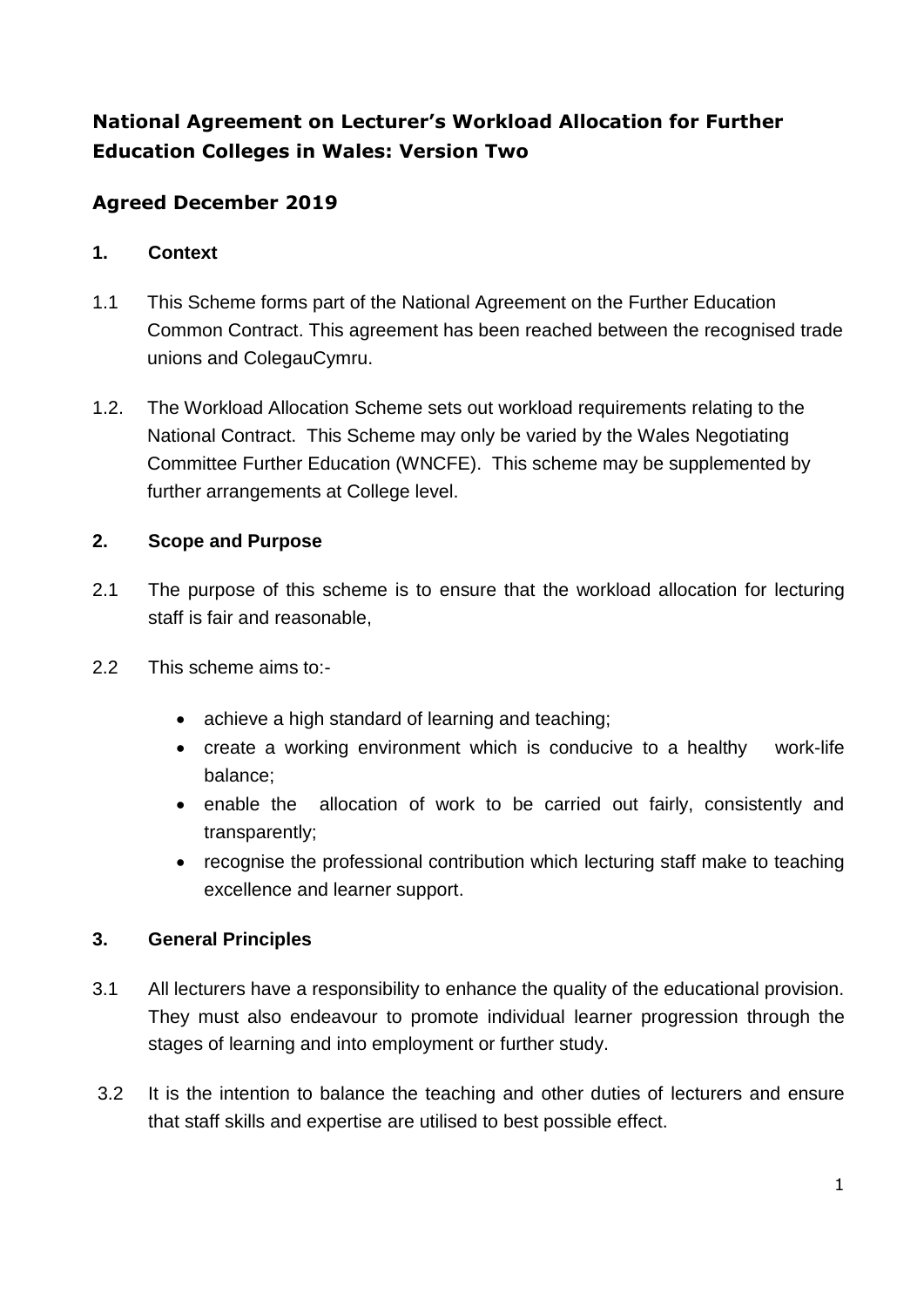- 3.3 Managers and individual lecturers are in the best position to assess all the factors which affect an individual's workload
- 3.4 Lecturers can expect to enter into discussions relating to their personal programme at the appropriate time in the college planning cycle.
- 3.5 Subject to the college's enrolment numbers, the programme for each lecturer will be determined in advance and recorded on the lecturer's timetable, allowing sufficient time for the lecturer to prepare for his/her teaching commitment.
- 3.6 A lecturer's formal scheduled teaching hours and any remitted time recognised for other duties will be dependent on the lecturer's specific role and responsibilities and determined in accordance with the College's arrangements for remission.

### **4. Professional Duties and Responsibilities**

- 4.1 The duties and responsibilities of lecturing staff are of a professional nature, are wide ranging and will vary according to the experience and responsibilities of individuals and will be outlined in a job description. They may include, but are not restricted to the following:-
	- 4.1.1 All forms of pedagogic work including classroom teaching, tutorial work and associated outreach duties, residential, open and distance learning courses and student work placements. This will normally entail associated organisational administrative work, preparation and assessment, internal verification, student tracking, learner progress events, student support and appropriate welfare and academic counselling responsibilities.
	- 4.1.2 Continuous professional development (CPD) including the conduct of and participation in staff appraisal / performance management and review and inservice training based on an assessment of individual and college needs (see section 5).
	- 4.1.3 Curriculum development work including identification of learner requirements, planning, development and evaluation of courses and course materials and supervision of course provision.
	- 4.1.4 Management and administrative work including administration of courses or of education and training programmes or of significant facets or subdivisions of any of these; responsibilities related to marketing, publicity and public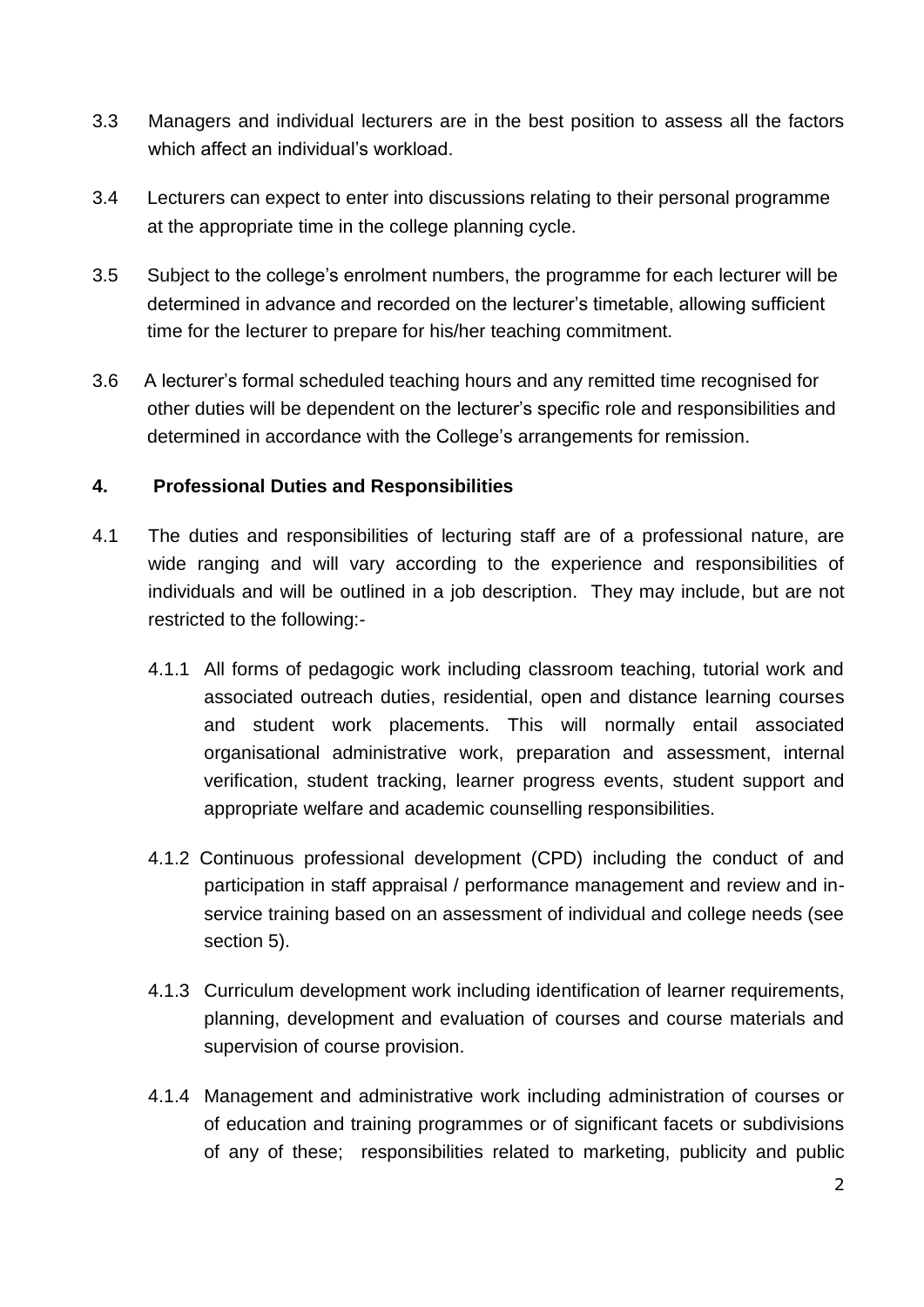relations; enrolment and school liaison; participation in appropriate team and committee meetings; course management including interviewing and guidance, induction, assessment, retention and attendance, achievement and attainment of good examination results, student progress, placement and destination, monitoring, review and evaluation.

- 4.1.5 Invigilating examinations
- 4.1.6 Participation in quality assurance, internal and external control procedures, evaluating modules and courses, and participating in/leading self assessment processes.
- 4.1.7 Student counselling and welfare work including all specific student welfare and non-academic counselling work and assisting in identifying external sources of specialist support.
- 4.1.8 Taking part in the liaising with employers and other agencies to identify local skills deficits and demands, to assist the planning of appropriate future provisions.
- 4.1.9 Any activity not related to an individual's pedagogic work (see 4.1.1), should be undertaken during time allocated for departmental duties. Where a member of staff is paid on a part time hourly basis, departmental duties will be paid at the appropriate non- teaching rate.
- 4.2.0 Participation in staff appraisal /performance management and review and inservice training based on an assessment of individual and college needs (see section 5)

#### **5. Continuous Professional Development**

5.1 You are required to take part in continuing professional development in accordance with the College's policy and which includes:

5.1.1 A requirement to undertake 30 hours of continuing professional development every year (pro-rata arrangements will apply for fractional and part-time hourly paid staff);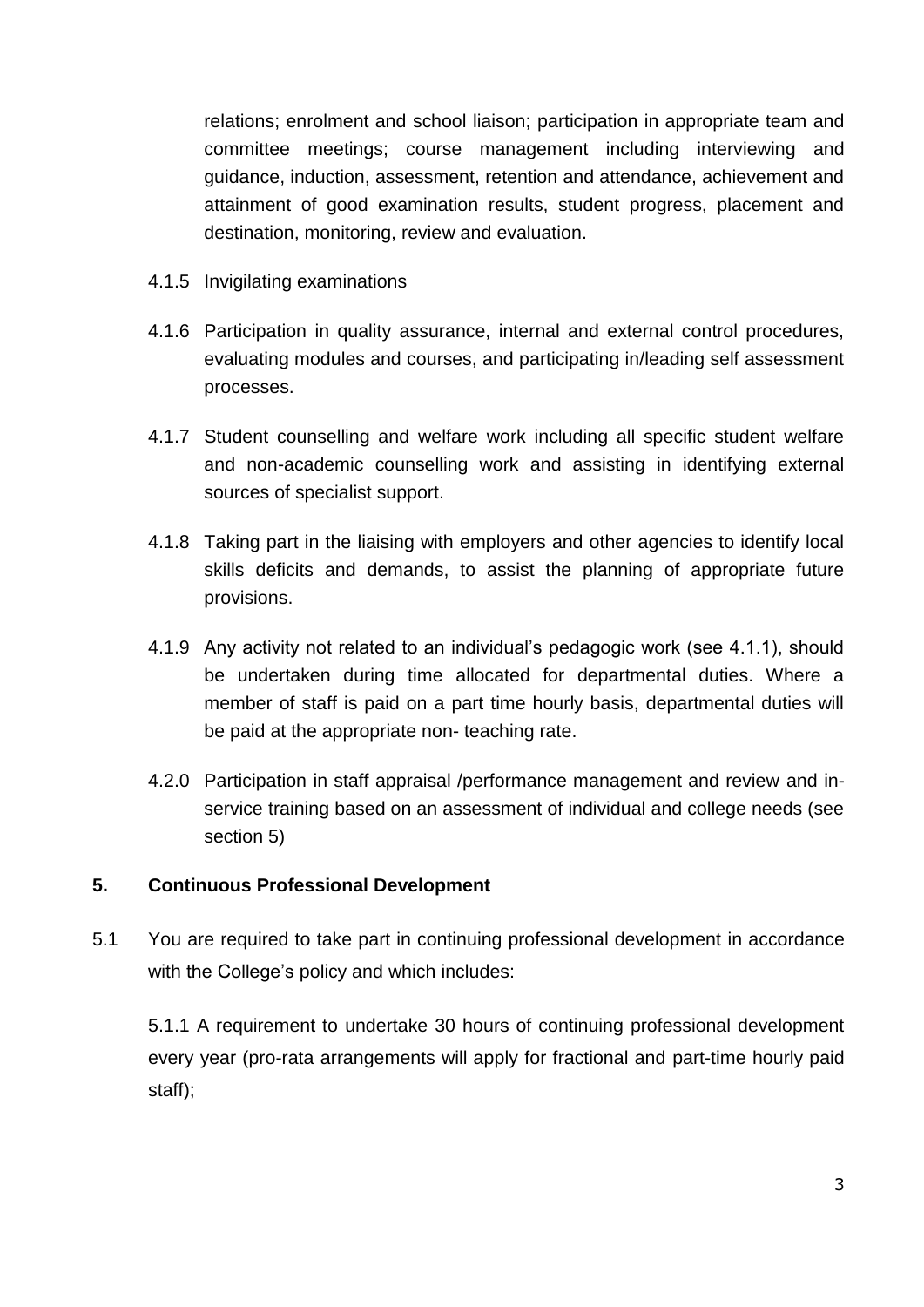5.1.2 Agreeing such a programme of CPD with your line manager to accord with college, departmental and personal CPD requirements determined at staff appraisal / performance management and review.

5.1.3 Maintaining and providing a copy of the record of the CPD you have undertaken; including details of the provider and if applicable any associated registration.

5.1.4 Continuous professional development (CPD) including scholarly activity required by awarding bodies and QAA.

5.2 CPD as outlined in 5.1 which meets the needs of the college will be delivered within the total contracted hours and not incur a cost for the employee. This will not apply when an employee and the college agree to CPD which involves a personal financial contribution and/or which takes place outside contracted hours.

### **6. Workload Allocation: Definitions & Terminology**

- 6.1 A normal full-time teaching commitment will be a maximum of 835 hours annually (pro rata for fractional staff)
- 6.2 The normal full-time working week is Monday to Friday and in some cases Saturday, by agreement. A lecturer will not be required to undertake a schedule of teaching of more than five days per week.
- 6.3 The normal full-time working day will consist of three teaching blocks, morning, afternoon and evening, the times of which will be determined by each College.
- 6.4 The duration of a teaching session will be determined by the individual college.
- 6.5 The working week will not exceed 24 sessions.

#### **7. The Working Week**

7.1 A full-time lecturer will be required to teach for a maximum of 24 hours in a normal working week.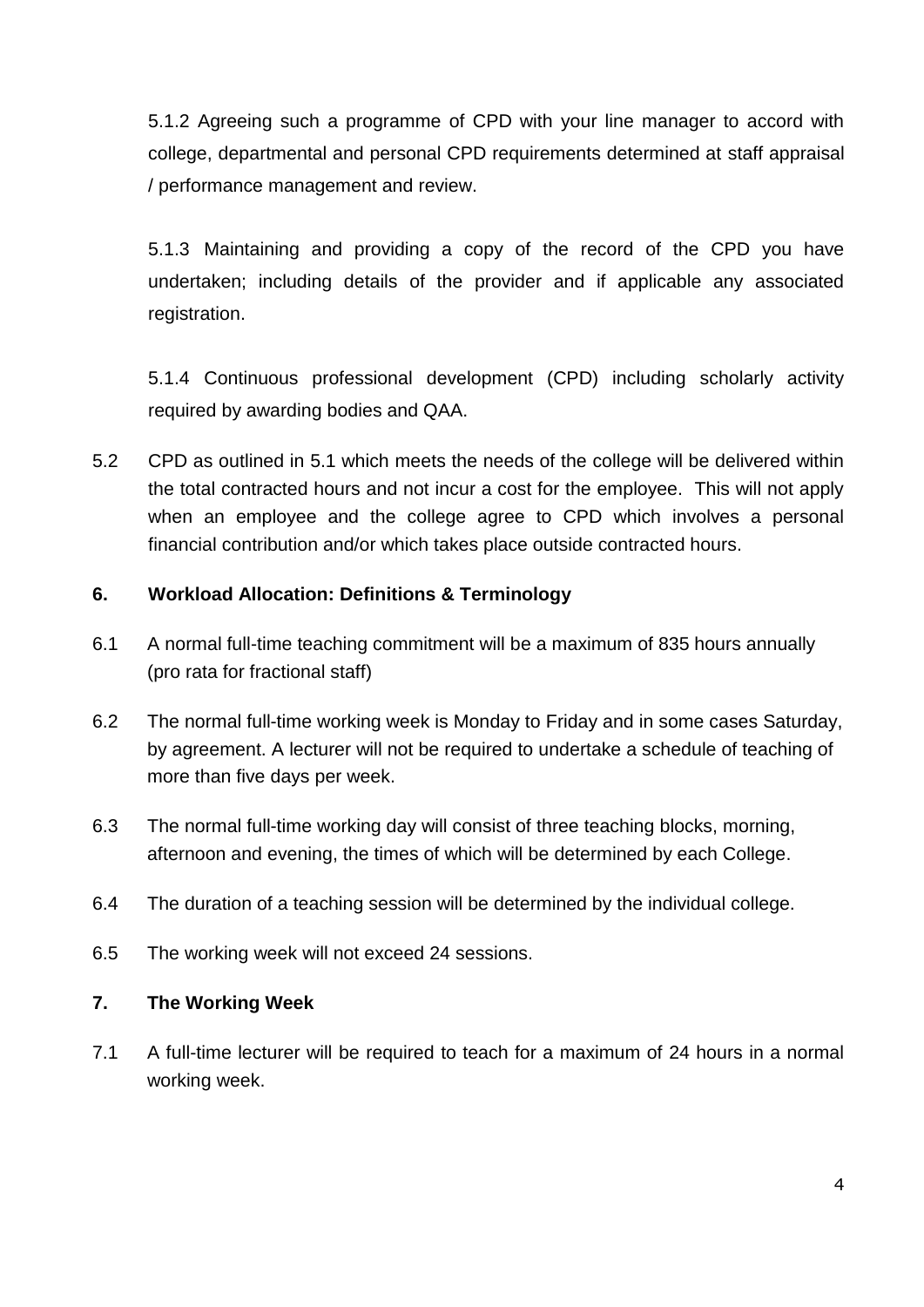- 7.2 A lecturer may be required to teach an additional 2 hours at the start of the relevant academic year for a period of up to 7 weeks in total (i.e. a maximum of 26 hours per week).
- 7.3 For each hour of teaching an allowance of 20 minutes will be allocated for preparation and marking.
- 7.4 A lecturer will not be required to teach additional hours as referred to in 7.2 above if they are responsible for preparing and delivering significant new curriculum provision.
- 7.5 A lecturer will not normally be expected to teach for more than 10 blocks per week or for more than four consecutive blocks.
- 7.6 A lecturer may be required to teach up to two evening blocks per week (see also 6.3).
- 7.7 When a lecturer teaches beyond 6.00 pm, the lecturer will be entitled to take equivalent time off in lieu during the daytime, and within the same week, unless agreement to take it at some other time is reached between the lecturer and the manager. Any agreement must be in writing.
- 7.8 A lecturer would not be expected to teach for a continuous period of more than three hours without a break. This can only be exceeded in exceptional circumstances, and/or in the case of certain practical subjects, with the prior agreement of the lecturer.
- 7.9 A full-time lecturer will be entitled to take up to 5 hours per teaching week away from Corporation premises. The timing of these hours will be subject to approval by the line manager.

#### **8. Remission**

- 8.1 Probationary staff in their first year of teaching will be expected to deliver a maximum of 90% of the annualised contract and at least 10% of the contract (one block as defined in clause 6.3) per week will be kept free on the timetable.
- 8.2 Lecturers who are undertaking a professional teaching qualification at the request of the college will be expected to deliver a maximum of 90% of the annualised contract and at least 10% of the contract (one block as defined in clause 6.3) per week will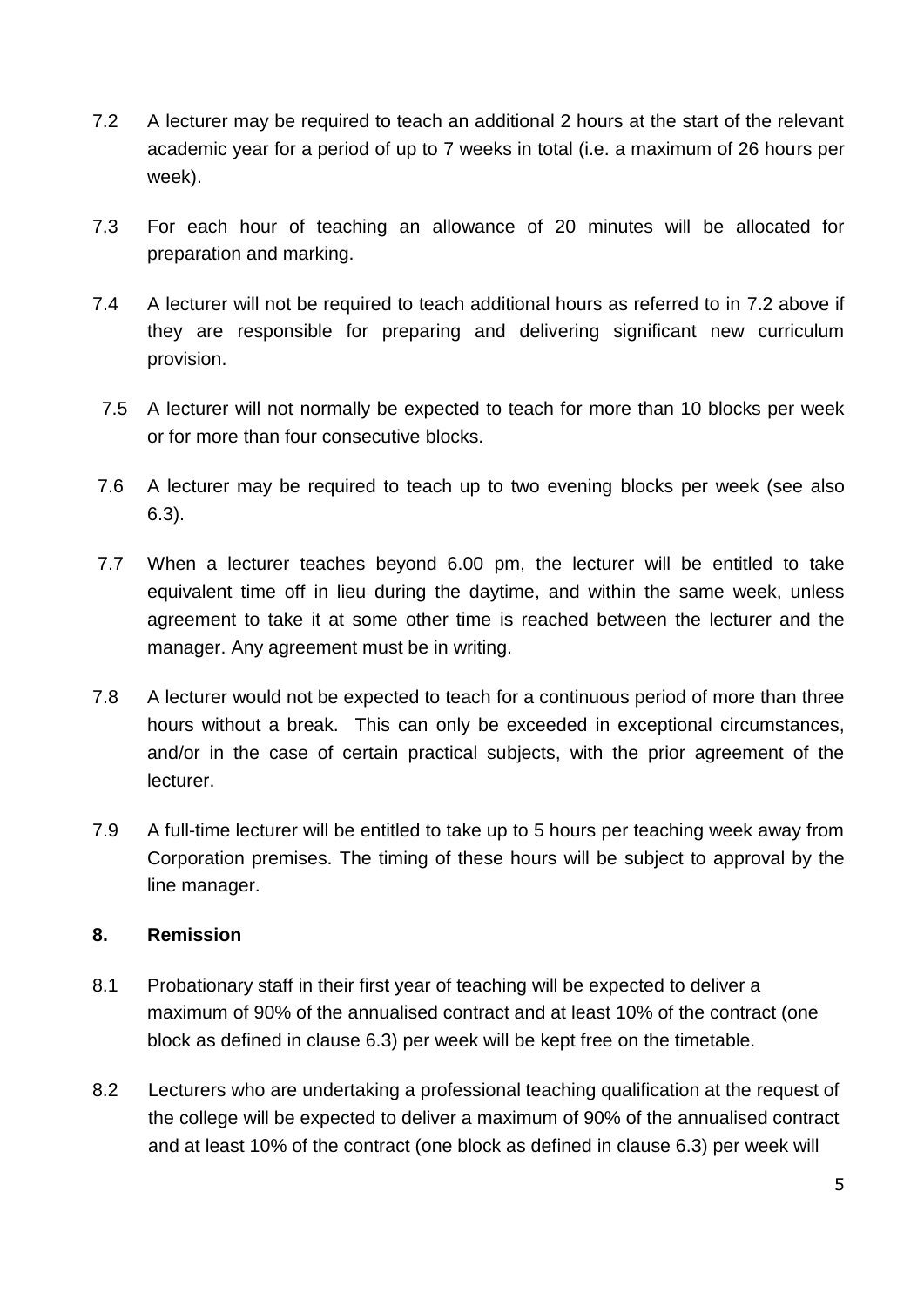be kept free on the timetable. This time is to be used to support the achievement of the qualification.

8.3 Total remission as set out in clauses 8.1 and 8.2 cannot exceed 10% in any one year.

#### **9. Cover Arrangements**

9.1 A lecturer can be asked to provide teaching cover for a colleague and this is subject to agreement by the lecturer. Teaching cover may require preparation and assessment activity associated with the time in the classroom.

#### **10. Holiday Entitlement**

- 10.1 The College calendar should clearly identify those weeks designated for administration, advice, enrolment, curriculum and staff development sessions and efficiency days so that staff are able to plan their holidays.
- 10.2 Colleges will consult and publish those periods where annual leave may or may not be taken in accordance with the specific needs of the College and its learners.
- 10.3 The timing of all holidays is subject to the agreement of the line manager. Outline schedules of the main annual leave periods should be submitted by 31st October each year where this is reasonably practicable.
- 10.4 Lecturing staff will be entitled to a period of 20 consecutive days' annual leave, the timing of which will be agreed in accordance with the needs of the College and the nature of the teaching programme.
- 10.5 The lecturer is required to record all holidays taken, in accordance with College procedures.

#### **11. Right of Appeal**

- 11.1 If a lecturer has concerns about the fairness of their timetable or the operation of this agreement, they should in the first instance discuss their concerns with their line manager.
- 11.2 If the line manager is unable to satisfactorily address these concerns, the individual may register a formal appeal in accordance with the Corporation's Grievance Procedures.